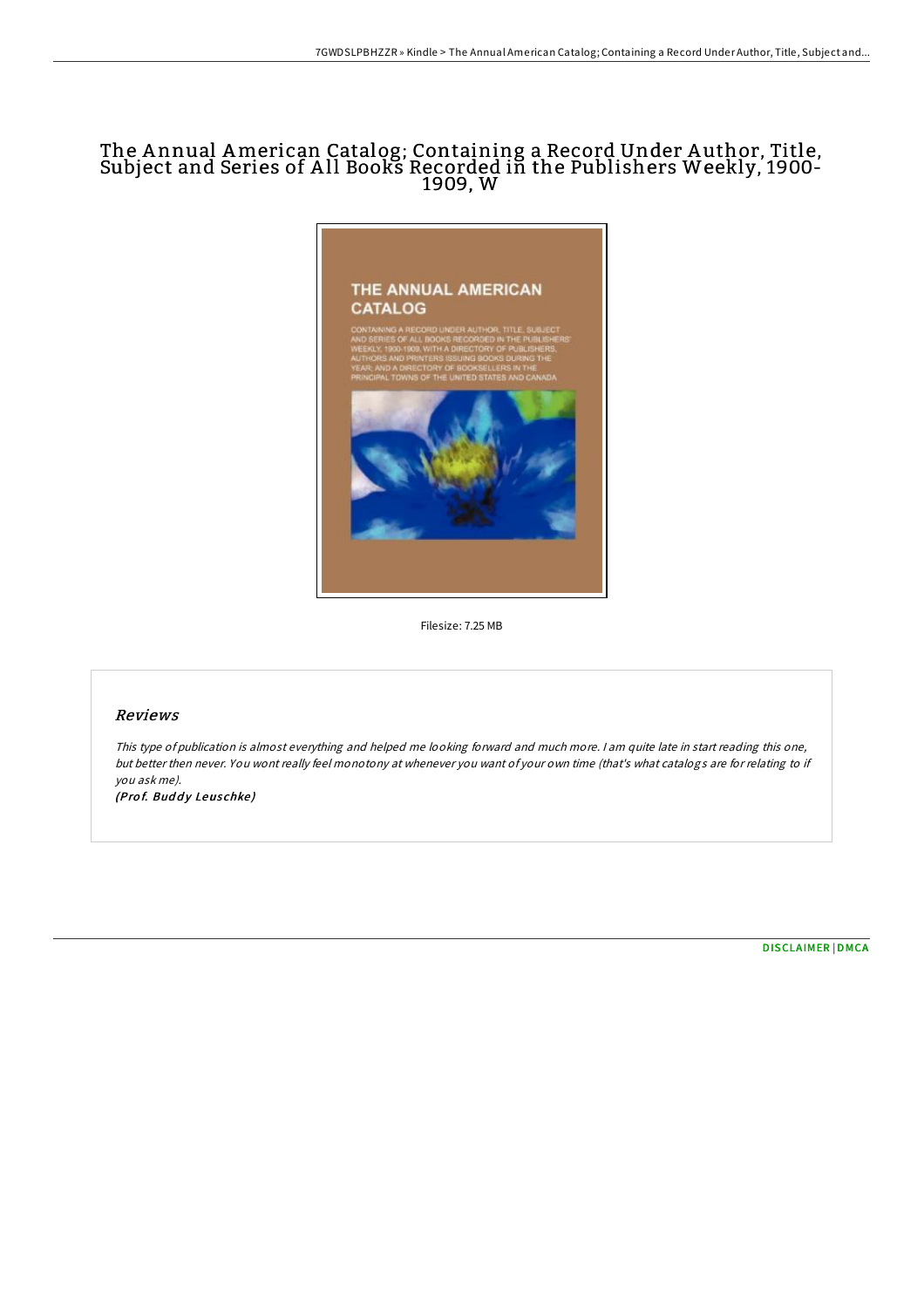## THE ANNUAL AMERICAN CATALOG; CONTAINING A RECORD UNDER AUTHOR, TITLE, SUBJECT AND SERIES OF ALL BOOKS RECORDED IN THE PUBLISHERS WEEKLY, 1900-1909, W



Rarebooksclub.com, United States, 2012. Paperback. Book Condition: New. 246 x 189 mm. Language: English . Brand New Book \*\*\*\*\* Print on Demand \*\*\*\*\*.This historic book may have numerous typos and missing text. Purchasers can download a free scanned copy of the original book (without typos) from the publisher. Not indexed. Not illustrated. 1904 edition. Excerpt: .Steiger. (Spanish.) \$1.25; 75 c. Steiger. Woolman. Sewing course, net, \$3.50. Fernald. See also Child study: --Manual training;--Object teaching;--Paper flowers. Kindl, F. H. Pocket companion; cont. information and tables appertaining to the use of steel. 2d ed. i90o(Je2); 3d ed., 03 (Myp) 16, flex, leath., ea., \$2 net. Caspar Kindred of the wild. Roberts, C: G: D. \$2. L. C. Page. Kinealy, J: H: Elementary text-book on steam engines and boilers. 3d rev. enl. ed. oi(Ap6) il. 8, \$2. Spon. Kinematics of machines. Durley, R. J. \$4. Wiley. Kinetics. See Dynamics. King, Alb. F. A. Manual of obstetrics. 8th ed. rev. and enl. 1900 (Ag25); 9th ed. 03 (O24) il. 120, ea. \$2.50 net. Lea. King, Alfr. C. Mountain idylls, and other poems. oi(Jli3) il. 12, net, \$1. Revell. King, Anna E., Mrs. J: Lane. Kitwyk stories. New issue. o2(Di3) il. 120, \$i net. Lane. King, Basil. Griselda. i90o(D8) 160, \$1.25 H. S. Stone King, Basil. In the garden of Charity. 03 (F28) D. f\$i.50. Harper. King. Basil. Let not man put asunder. 01 (N2) D. (Am. novel ser., no. 10.) \$1.50. Harper. King, Bolton, and O Key, T: Italy today. oi(Jei5) 8, net. \$3. Scribner. King, C: An Apache Princess. 03(010) il. D. \$1.50. Hobart. King, C: Conquering corps badge, and other stories of the Philippines. 02(Ag2) il. D. \$1.25. L. A. Rhodes. King. C: A daughter of the Sioux. 03 (Apn) il. D. \$1.50. Hobart. King, C: Deserter. New ed. 01. 12, \$1.25....

Read The Annual American Catalog; Containing a Record Under Author, Title, Subject and Series of All Books Recorded in the Publishers Weekly, [1900-1909,](http://almighty24.tech/the-annual-american-catalog-containing-a-record-.html) W Online

Download PDF The Annual American Catalog; Containing a Record Under Author, Title, Subject and Series of All Books Recorded in the Publishers Weekly, [1900-1909,](http://almighty24.tech/the-annual-american-catalog-containing-a-record-.html) W